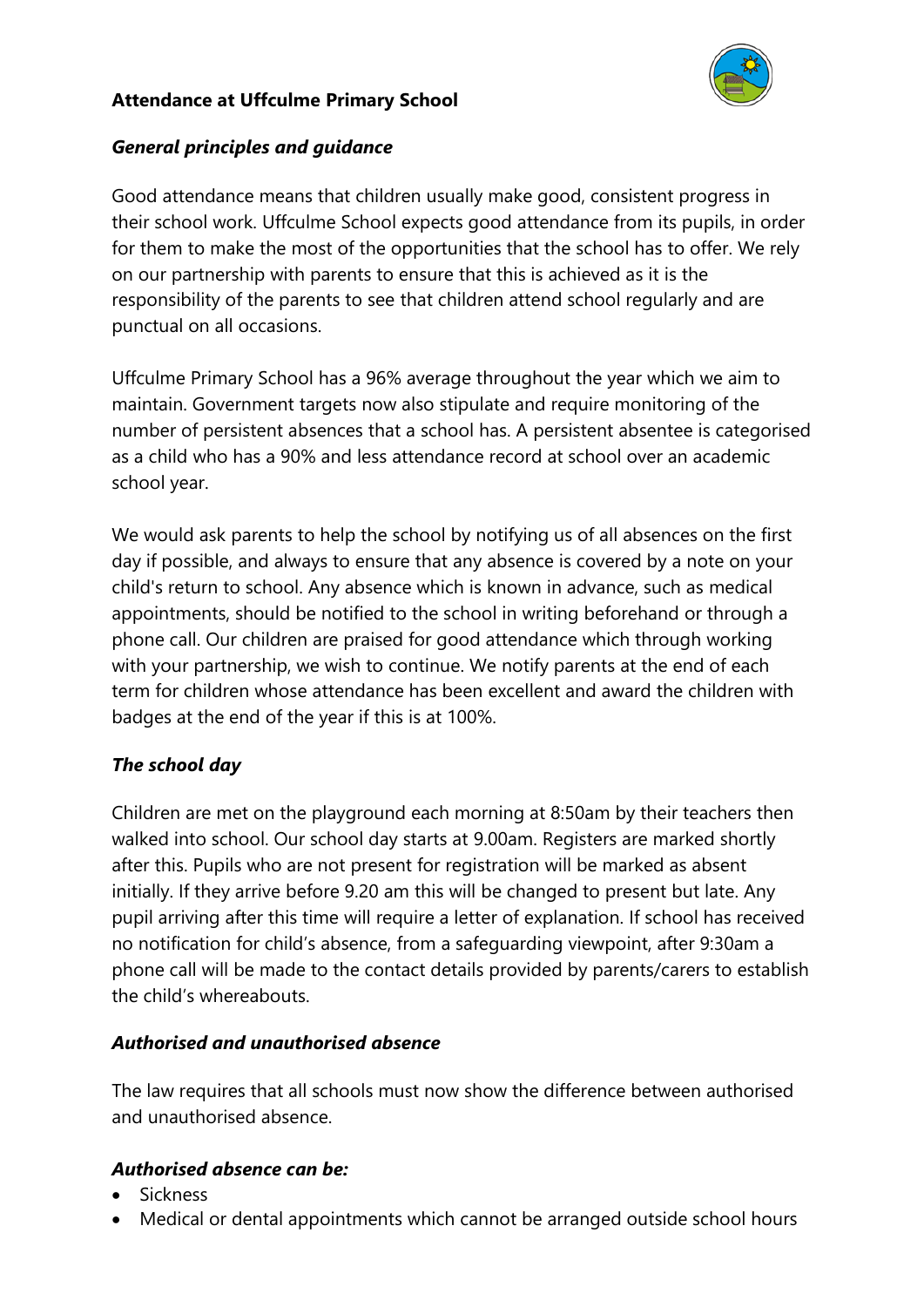- Days of religious observance
- An exceptional circumstance which was unavoidable and a one-off incidence.

Please note however regular time off for illness will be challenged, requiring not only medical evidence but also medical guidance on how schools can best support and 'manage' those children in school. Saying a child is "unwell" will no longer be enough, parents will need to be specific as the school administrative staff will enquire further.

## *Unauthorised absence is:*

- Truancy
- Staying at home to look after younger children or sick relatives
- Going shopping or having hair cut
- Any absence which the school has not been informed about, either by letter or telephone
- Any family holiday in term time.

## *Absences during Term Time*

As of September 2013, an amendment to the Education (Pupil Registration) (England) Regulations 2006 came into force and greater clarity was introduced to the issue of schools authoring absence requests. These changes reinforced the Government's view that every minute of every school day is vital and that pupils should only be granted authorised absences by the school in 'exceptional circumstances).

As a school, we support this view and believe that even one day's avoidable absence has a negative impact on learning.

The academic year in Devon schools includes 13 weeks when the school is not open to children (175 days including INSET days, holidays, bank holidays and weekends) that are issued in advance and shared on our school website with parents.

When considering if there are exceptional circumstances to authorise absence in term time, in order to demonstrate a consistent approach, the following will be considered; -

- Is this a one-off, unavoidable event that is unlikely to happen again in the child's time at school?
- Are the date(s) requested within the control/choice of the parent/carer?
- Are alternative date(s) available for this absence within the 13 weeks that school is closed throughout the school year?
- Where a request is linked to an employer setting dates for leave, is there written evidence from the employer/line manager that this is the case for a full 12-month period?
- Have families given school sufficient time to consider any request? If this is not the case, do the circumstances warrant this request being made?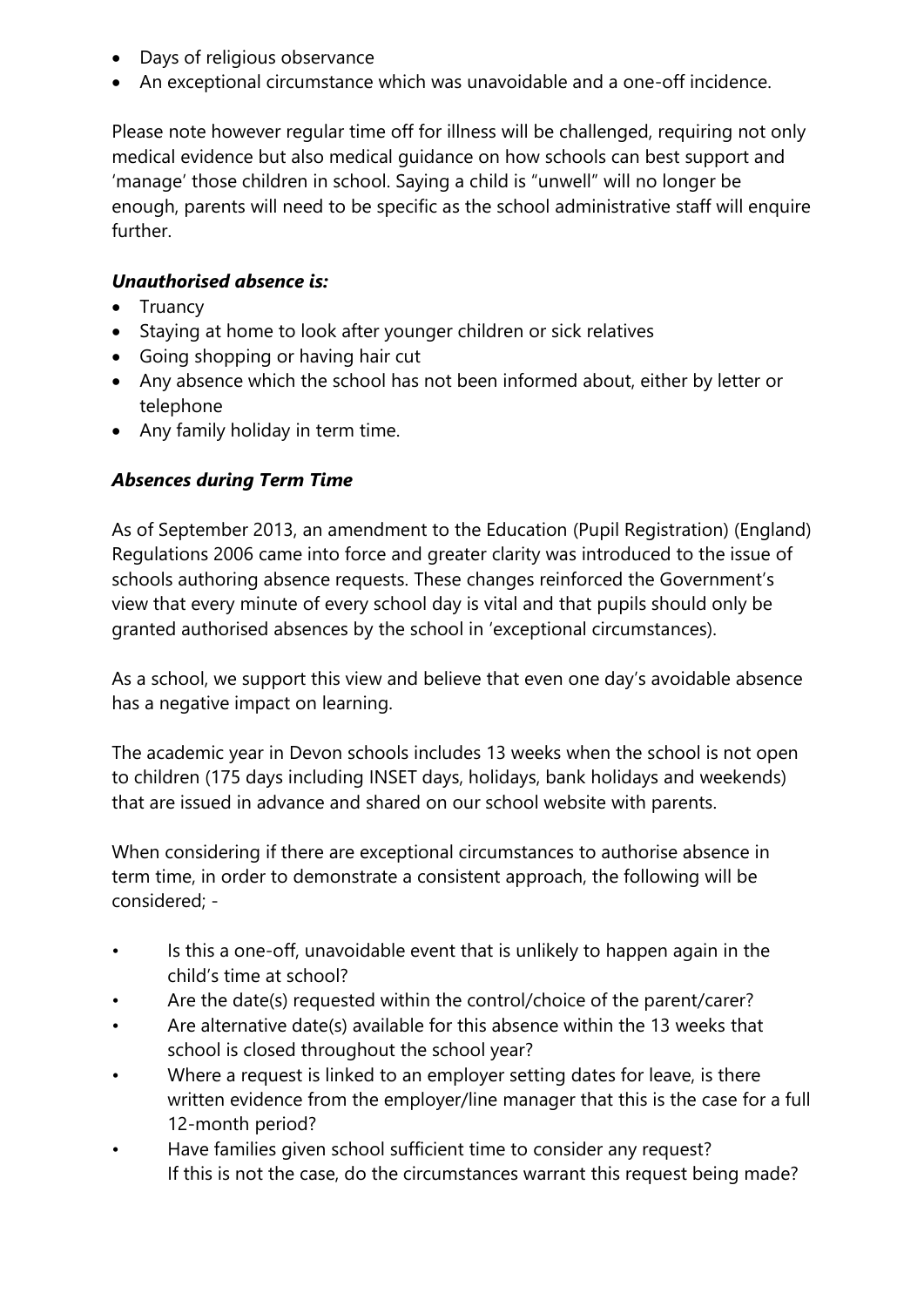• Is there a medical/social/emotional reason that is evidenced or known by the school or wider agencies to support this request at this time for the child or sibling?

All requests for absence are considered on an individual basis by the Head teacher.

Absence request forms are available from the School Office (DCC S2 form) or on the school website. Requests need to be made at least two weeks before the absence so that sufficient time can be made to review the request alongside a child's attendance and progress in school.

A family holiday is not normally considered by the Government to be an 'exceptional circumstance' and therefore will not be authorised by this school. Should you choose to take you child out of school without the authorisation of the Head teacher, then Parental Responsibility Measures could be instigated. This could mean receiving any of the following; -

- A Penalty Notice (assuming one has not been issued in the past 2 years)
- A summons to court under s444(1) Education Act 1996 (maximum fine of £1,000) or
- A summons to court under s444(1a) Education Act 1996 (maximum fine of £2,500 and/or 3 months' imprisonment.

Schools are required to notify the Local Authority if a pupil has a number of unauthorised absences. Unauthorised absences can be acquired when; -

- Leave has been requested, but the circumstances are such that the school is unable to authorise the leave and it is taken anyway
- Leave is not requested and/or the school has grounds to believe that the child has been taken out of school for an avoidable reason (e.g. a family holiday). Only the Head teacher can authorise an absence. This year there have been occasions when schools have been notified that the pupil is sick, but the school later discovers and reasonable believes that the reason given for the absence is not genuine.
- A child continually arrives late after the registration period has closed
- A child is ill for 5 or more consecutive days without medical evidence.

The school is required to notify the Local Authority in all of the circumstances listed above.

Should a Penalty Notice be issued as a result of unauthorised absence then one notice will be issued **per child, per parent** of £60 if paid within 21 days, increasing to £120 if paid within a further 7 days (total of 28 days). If a Penalty Notice goes unpaid after 28 days, then court proceedings will be initiated and non-payment may result in prosecution. If a previous Penalty Notice has been issued within the past 2 years then the Local Authority can proceed straight to Court.